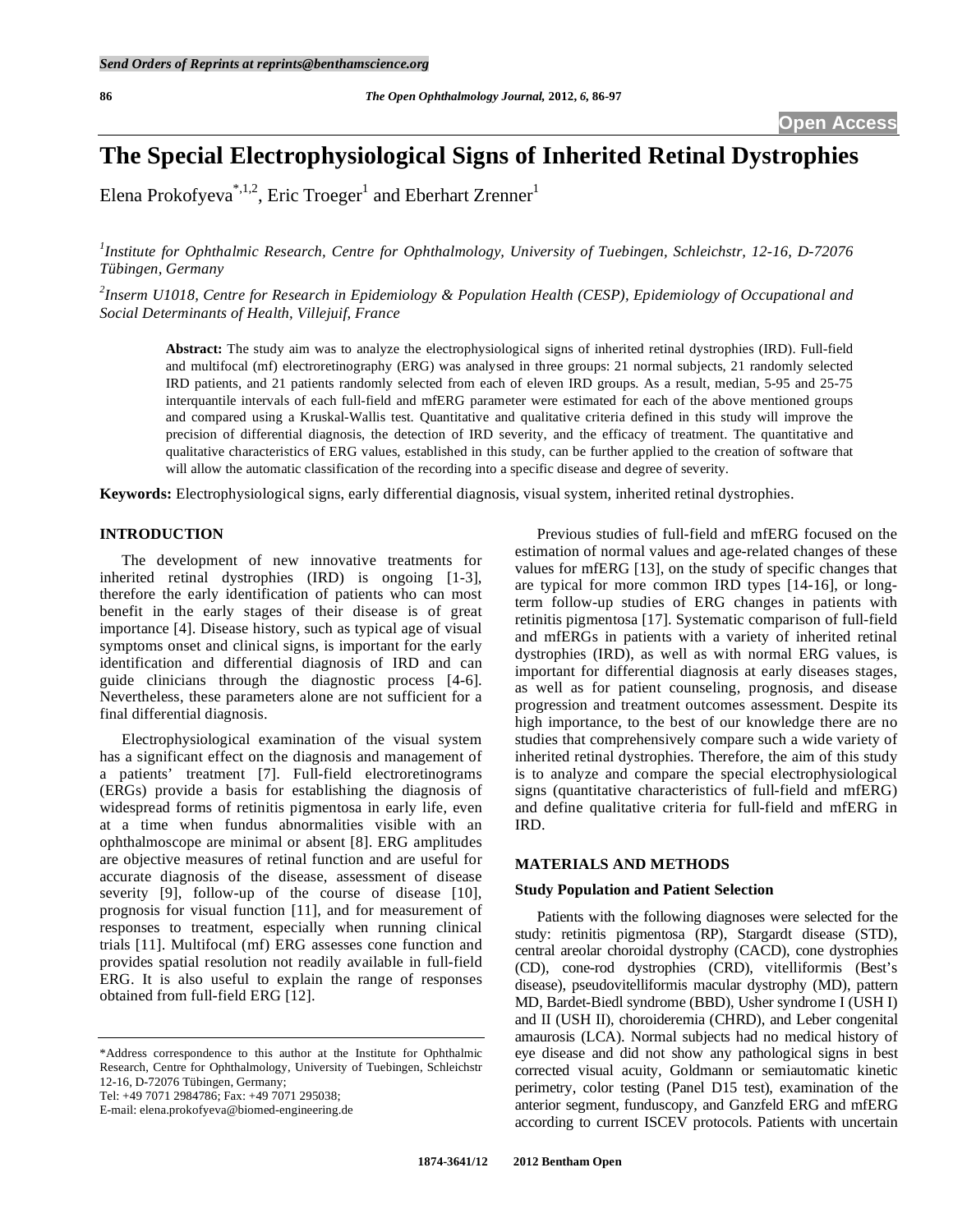diagnosis and those who did not undergo electrophysiological examination were excluded from the study. Final diagnosis was established by a team of senior resident ophthalmologists at the University Eye Hospital, Tuebingen. It was based on a comprehensive analysis of the disease history, clinical data including best corrected visual acuity, the examination of anterior segment and fundoscopy, visual field data from Goldmann or semiautomatic kinetic perimetery, color testing (Panel D15 test), full-field ERG and mfERG. The geographic distribution of patients in the study population was analyzed by accounting for the first number in the postal code, which divides Germany into ten regions.

 A random subsample of patients with IRD and subjects with normal ophthalmological findings was selected to evaluate the distribution of full-field and mfERG values in normal subjects, in the IRD population overall, and in each of the IRD subgroups. On the basis of these results qualitative criteria for full-field and mfERG were formulated.

 The study aimed to estimate typical values for the amplitudes and implicit times in normal subjects, in the IRD population as a whole, and in each of the disease groups. The disease duration at first visit was calculated for each of the IRD types, and represented the difference between the age at which patient first visited the eye hospital and the age when a patient first experienced disease symptoms. The median amplitudes and implicit times for each of the waves with 25th and 75th and 5th and 95th quantiles were calculated for full-field ERG, as well as for mfERG. The comparison of the parameters' medians between different IRD types was performed using box-plots [18] and a Kruskal-Wallis test [19]. For this purpose 21 patients were randomly selected from the population, including the whole IRD study population  $(n=544)$ , as described by us elsewhere [4] (for estimation of the median of IRD population as a whole and definition of the criteria for the qualitative data assessment), as well as from subsets including each above mentioned IRD (for calculation of the median values for each of IRD and for the median comparison). 21 patients with normal ophthalmological findings were selected as a reference group. The sample size of 21 patients/controls for the random selection was chosen based on the fact that a sample size equal to 21 patients/controls enables us to estimate the median with a very low variance, whereas increasing the sample size over 21 will not substantially influence the variance of the median [20].

 Response parameters of the first order kernel of the mfERG were analysed by grouping the responses into five concentric rings and averaging them [21]. The median and  $5<sup>th</sup>$  and  $95<sup>th</sup>$ quantiles of the amplitudes and implicit times in Ring 1 (RI), Ring 2 (RII), Ring 3 (RIII), and Ring 4 (RIV) were calculated for the reference group and a random sample from the IRD study population. mfERG parameters were compared between the different types of IRD and normal subjects. Implicit times were also averaged for each of the concentric rings and further compared between different IRD types and subjects with normal ophthalmological findings.

 Criteria for the qualitative evaluation of mfERGs in IRD patients were defined. It was proposed that the amplitude ranging from the maximum of IRD population values to the  $25<sup>th</sup>$ quantile of the IRD population were considered moderately reduced. The amplitudes lower than the  $25<sup>th</sup>$  quantile and higher than the minimum amplitude for the IRD population were considered to be severely reduced. Implicit times that were

higher than the maximal normal value and lower than the  $75<sup>th</sup>$ quantile of IRD population values were characterized as moderately prolonged. Implicit times that exceeded the 75<sup>th</sup> quantile and were equal to or exceeded the maximum implicit time values of the IRD population median were characterized as severely prolonged. A Kruskal-Wallis test (Chi<sup>2</sup>-test for more than 2 groups) was used for the comparison of full-field and mfERG amplitudes and implicit times of IRD subgroups and with subjects with normal ophthalmological finding.

#### **Data Collection**

 Electrophysiological examination included full-field electroretinography and multifocal electroretinography (mfERG). Full-field electroretinograms were recorded according to the ISCEV standard [22] with an espion  $E^2$  system and ColorDome Ganzfeld stimulator (Diagnosys UK Ltd, Cambridge, UK) using DTL electrodes. A stimulus of 0.007  $cds/m<sup>2</sup>$  was used for recording dark adopted rod b-wave. White flashes at a standard flash intensity of  $2.25 \text{ cds/m}^2$  were used for maximum a and b-waves as well as for the oscillatory potentials recordings. L-cone single red flashes (650 nm) at a flash intensity of 2.25 cds/m<sup>2</sup> in a light adapted state  $(34 \text{ cd/m}^2)$  were used for photopic cone signals recording. mfERG was performed according to the method described by Sutter and Tran [23] using the VERIS system with luminance of the screen elements 100 cd/m<sup>2</sup> in the lighted state and  $\langle 1cd/m^2$  in the dark state (EDI, San Francisco, CA, USA).

#### **Data Management**

 Patient data was obtained by senior ophthalmologists specialized in IRD and stored electronically in a generic patient registry (Ophthabase). The structure and technical details of Ophthabase design were described by us earlier [24,25]. Electronically stored data was entirely pseudonymized. Access to patient data was limited to the researchers taking part in the study. Collected data included general information such as age, sex, postal code, history of the disease (age of the typical symptoms onset and age at first diagnosis), clinical data (best corrected visual acuity and perimetry data), and technical data (full-field and mfERG) which were analyzed and discussed by us in detail elsewhere [4]. The information obtained during the patients' first visit to the eye hospital.

 All persons involved in the study or their legal guardians agreed to participate. The study was designed in accordance with the tenets of the 1964 Declaration of Helsinki. The study protocol was approved by the Ethics Commission of the Medical Faculty, Eberhard-Karls University, Tuebingen, Germany. All information in the study was handled with a special guarantee of security.

### **RESULTS**

## **Quantitative Assessment of the Full-Field and mfERG Parameters and their Comparison Between a Variety of IRD and Normal Values**

 Disease duration at first visit was considered as one of the confounders that can potentially influence the comparison of full-field and mfERG parameters in a variety of IRD. Therefore, the data on disease duration was analyzed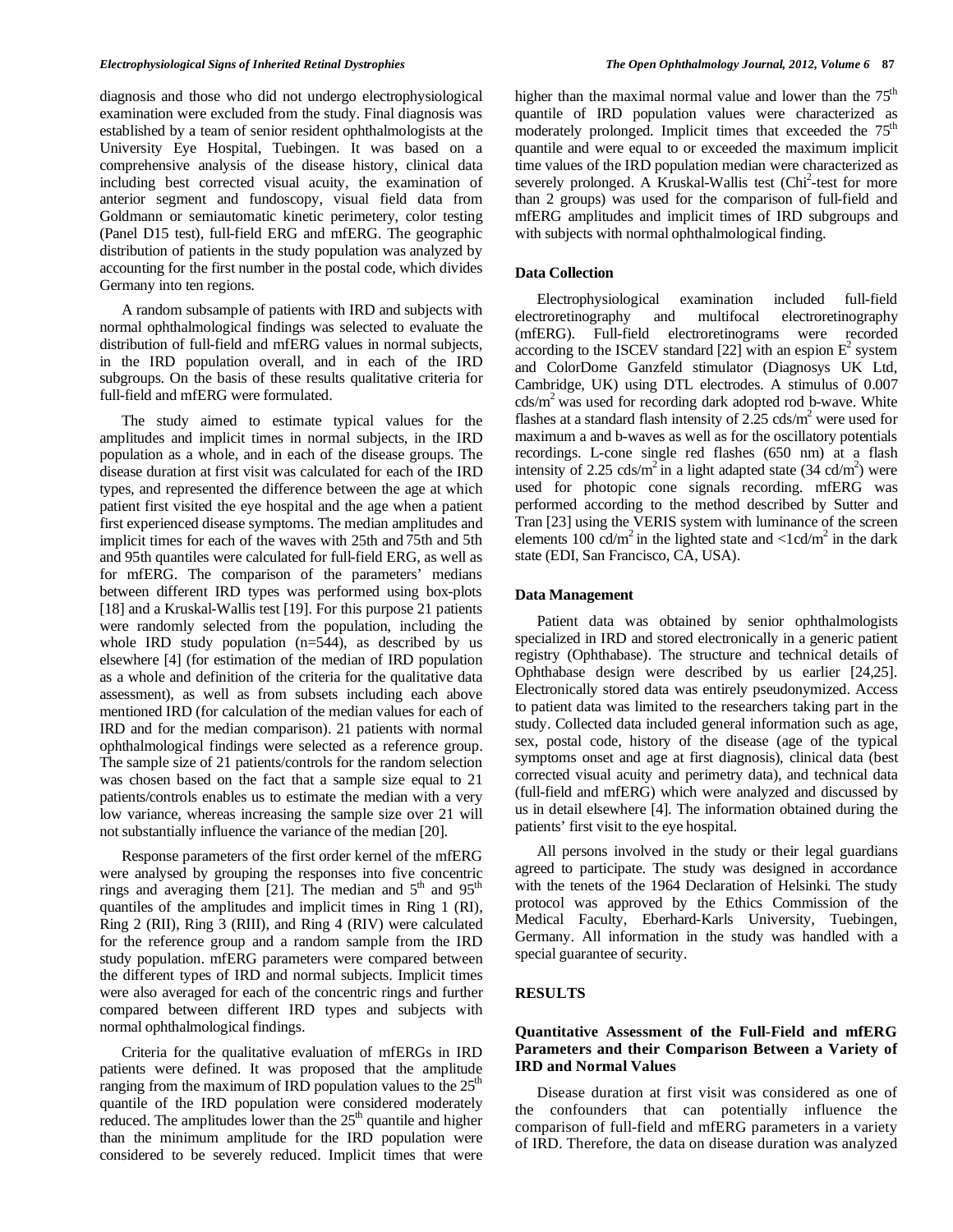for each IRD and compared using a Kruskal-Wallis test. The disease duration was not significantly different between the IRD types (p=0.23) (Fig. **1**), which justifies the comparison of full-field and mfERG parameters between the selected IRD patients. The disease duration at first visit is shown in Table **1**.



**Fig. (1).** Box-plots of disease duration at the first visit to the eye hospital in a variety of IRD.

**Table 1. Disease Duration at First Visit in Inherited Retinal Dystrophies** 

| <b>Disease</b>   | <b>Median</b> | 25th Quantile  | <b>75th Quantile</b> |  |  |
|------------------|---------------|----------------|----------------------|--|--|
| USH <sub>I</sub> | 18            | $\overline{4}$ | 22                   |  |  |
| USH II           | 23            | 12,25          | 30,25                |  |  |
| <b>STD</b>       | 11            | 6              | 17                   |  |  |
| RP               | 11            | 5,75           | 25,5                 |  |  |
| MD               | 8,5           | 2,5            | 17,5                 |  |  |
| <b>CRD</b>       | 12,5          | 3,75           | 18                   |  |  |
| <b>CD</b>        | 8             | 4,5            | 25                   |  |  |
| <b>CHRD</b>      | 14            | 5,5            | 28                   |  |  |
| <b>CACD</b>      | 7             | 3,75           | 23,75                |  |  |
| <b>BBD</b>       | 15,5          | 8,5            | 21                   |  |  |
| <b>LCA</b>       | 19            | 7,5            | 22                   |  |  |

 The majority of the patients were from the South-West (n = 252), where the University Eye Hospital is located. Nevertheless, patients with IRD were forwarded to the hospital from all over Germany.

 Median values for full-field and mfERG parameters in normal subjects and randomly selected IRD patients were calculated and used for the definition of the qualitative assessment criteria for evaluation of the full-field and mfERG parameters. Median, minimal, and maximum values,  $5<sup>th</sup>$ ,  $25<sup>th</sup>$ ,  $75<sup>th</sup>$ ,  $95<sup>th</sup>$  quantiles of full-field ERG for normal subjects and a random selection of IRD patients were calculated and are shown in Table **2**. mfERG is shown in Table **3**.

#### **Comparison of Median Values of Full-Field ERG Amplitudes in a Variety of IRD Types**

 Photopic a-wave was non-detectable in USH I and USH II, and BBD patients and was the most reduced in patients with CRD, CACD, CHRD (p=0.0001) (Fig. **2a**). Interestingly, the photopic a-wave was almost equally reduced in patients with RP and CD, whereas patients with STD and MD had amplitude close to the normal range. BBD, CHRD, CRD and RP patients had the most reduced amplitudes of the maximum b-wave (p=0.0001) (Fig. **2b**). A similar trend was observed for the amplitude of the maximum a-wave, which was most reduced in patients with BBD, CHRD, CRD, RP, and CACD (p=0.0001) (Fig. **2c**). Oscillatory potentials were non-detectable in BBD, and USH I and II patients. Patients with CHRD, RP, CRD, and CACD had on average lower median oscillatory potentials amplitudes in comparison to other IRD types, (p=0.0001) (Fig. **2d**). Rod b wave amplitude was non-detectable in BBD, or USH I and II types and was significantly reduced in patients with CHRD, CRD, CACD, RP and STD (p=0.0039) (Fig. **2e**). 30 Hz flicker were significantly more reduced in patients with USH I, RP, BBD, CHRD, CRD, and CD in comparison to other IRD types (p=0,0001) (Fig. **2f**). USH I and CHRD had the most reduced photopic b-wave amplitude, with low variance, whereas patients with RP, CRD and CD had slightly less reduced amplitudes with higher variance (p=0,0001). Patients with CACD, STD, and MD had amplitude close to normative values (Fig. **2g**). A detailed comparison of the amplitudes in a variety of IRD is shown using box-plots in Fig. (**2**). The comparison of amplitudes between different IRDs types and with normal parameters using a Kruskal-Wallis test is shown in Table **4**.

### **Comparison of the Median Values of Full-Field ERG Implicit Time in a Variety of IRD Types**

 Implicit times were observed to be less variable in comparison with amplitude. The implicit time of photopic awave was significantly more prolonged in patients with RP, CRD, and CHRD (p=0.0001) (Fig. **3a**), whereas photopic bwave implicit time was observed to be in a normal range in patients with MD and was significantly more prolonged in patients with BBD, RP, CRD, CHRD, and USH I in comparison to other IRD types (p=0.0001) (Fig. **3g**). The difference between the implicit times of the maximum bwaves was not significant (p=0.221) (Fig. **3b**). Maximum awave implicit time was close to normal in all the observed IRD types. A slight prolongation was noted in CRD, STD, CD, RP, and CHRD, but no statistical significant difference was found (p=0.4392) (Fig. **3c**). Oscillatory potentials implicit times differ just slightly between different IRD types, were not recordable in BBD, USH I, USH II patients, and were close to normal in patients with CD, CRD, and RP (p=0.0001) (Fig. **3d**). The implicit time of the rod b-wave was within the normal range in patients in CD and CHRD, and slightly prolonged in CACD, STD, RP, MD, and CRD (p=0.0097) (Fig. **3e**). 30 Hz flicker implicit time was significantly more prolonged in patients with BBD, CHRD, CRD, RP, and CD in comparison to other IRD  $(p=0.0001)$ (Fig. **3f**). The comparison of implicit times between different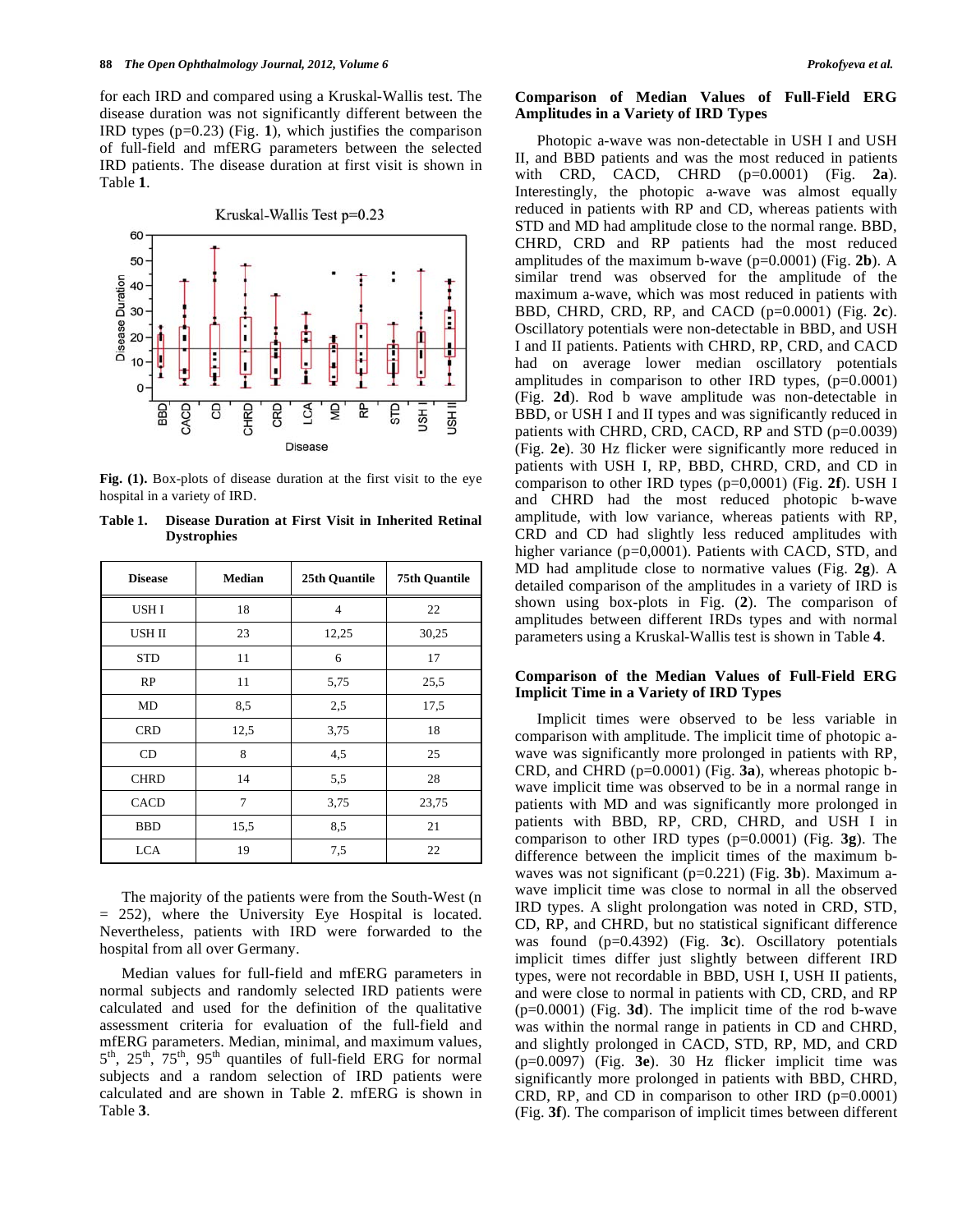| Table 2. | . The Quantitative Characteristics of Full-Field ERG Parameters in Subjects with Normal Ophthalmological Findings, and |
|----------|------------------------------------------------------------------------------------------------------------------------|
|          | in the IRD Study Population                                                                                            |

| <b>Type of Wave</b>                     | <b>Median</b> | Min.  | 5th Quantile | 25th Quantile | <b>75th Quantile</b> | 95th Quantile | Max.   |
|-----------------------------------------|---------------|-------|--------------|---------------|----------------------|---------------|--------|
| <b>Reference Group</b>                  |               |       |              |               |                      |               |        |
| rod b-wave amp, $\mu$ V                 | 292.9         | 157.9 | 163.7        | 236.3         | 374.8                | 435.6         | 437.7  |
| rod b-wave imp.time, ms                 | 84            | 53    | 58.1         | 77.5          | 89                   | 97.1          | 98     |
| max ERG a-wave amp., µV                 | 227.1         | 99.6  | 106.7        | 184.2         | 275.9                | 322.2         | 326.3  |
| max ERG a-wave imp.time, ms             | 15.5          | 14    | 14.3         | 15            | 16.8                 | 25.5          | 26     |
| max ERG b-wave amp., $\mu$ V            | 415.2         | 275.6 | 277.2        | 330.5         | 490.9                | 640.1         | 663.2  |
| max ERG b-wave imp.time, ms             | 46            | 42    | 42.3         | 45            | 51.5                 | 55.8          | 56     |
| OP amp, $\mu$ V                         | 78.8          | 63.1  | 65.6         | 76.3          | 80.8                 | 95.1          | 95.5   |
| OP imp. time, ms                        | 21.6          | 21    | 21           | 21.4          | 22.1                 | 22.6          | 22.6   |
| photopic a-wave amp., µV                | 39.2          | 15.8  | 18.3         | 33.3          | 45.2                 | 61.5          | 61.7   |
| photopic a-wave imp.time, ms            | 14            | 12    | 12.3         | 14            | 15                   | 16            | 16     |
| photopic b-wave amp., $\mu$ V           | 171.1         | 76.3  | 79.4         | 121.8         | 205.6                | 271.4         | 283.9  |
| photopic b-wave imp.time, ms            | 30            | 28    | 28           | 29            | 31                   | 32.7          | 33     |
| 30 HZ amp., $\mu$ V                     | 101.4         | 57.9  | 59.7         | 78.8          | 117.2                | 136.9         | 138.1  |
| 30 Hz imp. Time, ms                     | 59            | 45    | 48.3         | 57.5          | 60.3                 | 61.9          | 62     |
| <b>Random Selection of IRD Patients</b> |               |       |              |               |                      |               |        |
| rod b- wave amplitude, μV               | 79.1          | 60.3  | 60.3         | 72.8          | 111.5                | 192.7         | 192.7  |
| rod b-wave imp.time, ms                 | 100.5         | 66.5  | 66.5         | 90            | 120.5                | 131.5         | 131.5  |
| max ERG a-wave amp., µV                 | 138.7         | 21.1  | 22.4         | 67.1          | 195.1                | 261.2         | 262.5  |
| max ERG a-wave imp.time, ms             | 18.3          | 16    | 16           | 16.5          | 22.5                 | 24            | 24     |
| max ERG b-wave amp., $\mu$ V            | 273.6         | 15.4  | 17.6         | 149.2         | 389.5                | 535.2         | 535.9  |
| max ERG b-wave imp.time, ms             | 52            | 38.4  | 38.5         | 44.9          | 59                   | 81.05         | 82     |
| OP amp, $\mu$ V                         | 27.6          | 10.9  | 10.9         | 19.9          | 43.8                 | 59.7          | 59.7   |
| OP imp. Time. ms                        | 24.8          | 10.8  | 10.8         | 23.5          | 25.4                 | 33            | 33     |
| photopic a-wave amp., µV                | 21.9          | 6.8   | 6.8          | 11.96         | 28.1                 | 49.1          | 49.1   |
| photopic a-wave imp.time, ms            | 16.5          | 15    | 15           | 15.1          | 17.8                 | 21.5          | 21.5   |
| photopic b-wave amp., $\mu$ V           | 77.5          | 8.8   | 9.2          | 45.2          | 151.5                | 183.1         | 183.2  |
| photopic b-wave imp.time, ms            | 32            | 29    | 29           | 30.2          | 35.1                 | 40.5          | 40.5   |
| 30 HZ amp., µV                          | 44.8          | 19.7  | 19.8         | 31.6          | 96.1                 | 138.9         | 140.04 |
| 30 Hz imp. Time, ms                     | 62.4          | 58.8  | 58.8         | 60.3          | 69                   | 73.9          | 74     |

IRDs types and with normal parameters, using a Kruskal-Wallis test is shown in Table **5**.

### **Comparison of Median mfERG Amplitudes in a Variety of IRD**

 The amplitude in the first ring (RI) of the mfERG was significantly more reduced in patients with USH I, STD, USH II, CACD, CD, and CHRD than in those with CRD,  $RP$ , and  $MD$  ( $p=0.0001$ ), which were closer to the lower limit of the normal values (Fig. **4a**). The amplitude of the second ring (RII) was in the normal range in patients with MD, and significantly reduced in CD, CHRD, RP, CRD, and USH II. RP RII amplitude was quite variable and the maximum of RII amplitudes in RP reached the minimum normal value. A similar trend was observed in CD and CRD patients. These differences were statistically significant (p=0.0001) (Fig. **4b**). The third ring (RIII) amplitude was significantly more reduced in CRD, RP, CHRD, and USH I in comparison with CD, USH II, CACD, STD, and MD (p=0.0001) (Fig. **4c**). The amplitude of RIII in MD was detected to be in the normal range. The high variation of STD and CD resulted in their maximum values being in the normal range. The amplitude of the fourth ring (RIV) was significantly more reduced in USH I, USH II, RP, CRD, CHRD, and CACD (p=0.0001) (Fig. **4d**). The patients with CD, and STD had high variation in their amplitude values and therefore the values of these patients were on average closer to normal and had a more moderate reduction in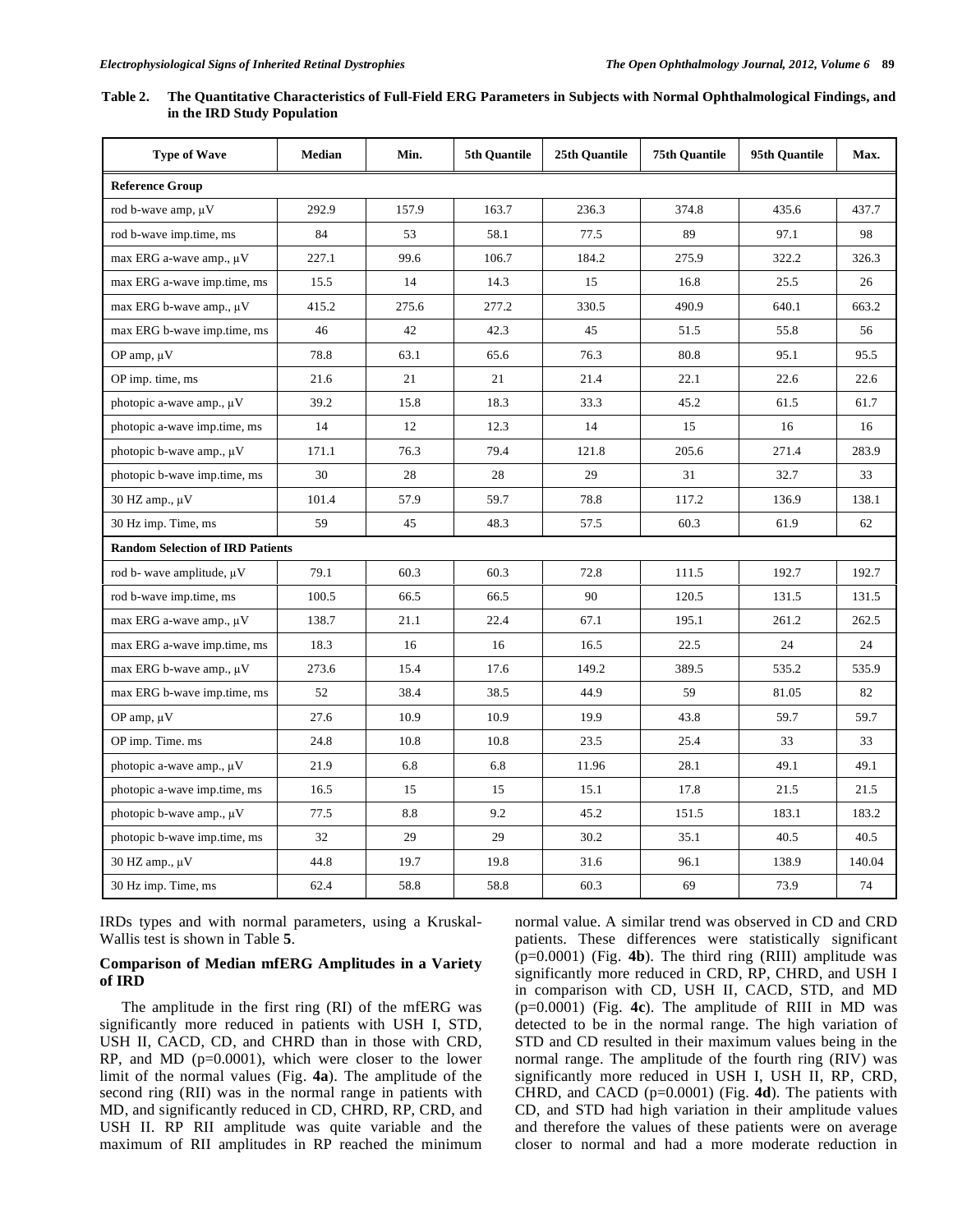| mfERG Parameter                         | <b>Median</b>         | Min. | 5th Ouantile | 25th Ouantile | <b>75th Ouantile</b> | 95th Quantile | Max. |  |  |  |  |
|-----------------------------------------|-----------------------|------|--------------|---------------|----------------------|---------------|------|--|--|--|--|
| <b>Reference Group</b>                  |                       |      |              |               |                      |               |      |  |  |  |  |
| RIAmplitude, nV                         | 61.3                  | 23.7 | 25.2         | 43.7          | 79.1                 | 84.8          | 85.6 |  |  |  |  |
| RII Amplitude, nV                       | 34.5                  | 14.2 | 14.7         | 24.6          | 43.95                | 53.3          | 55.4 |  |  |  |  |
| RIII Amplitude, nV                      | 20.2                  | 9.6  | 9.9          | 16.5          | 26.3                 | 29.5          | 29.8 |  |  |  |  |
| RIV Amplitude, nV                       | 14                    | 7.4  | 7.5          | 10.3          | 19                   | 27.1          | 28.8 |  |  |  |  |
| RV Amplitude, nV                        | 13.3                  | 5.4  | 5.9          | 8.2           | 16.4                 | 21.5          | 21.9 |  |  |  |  |
| RI Implicit time, ms                    | 29.2                  | 7.9  | 13.8         | 29.1          | 30                   | 30.8          | 30.8 |  |  |  |  |
| RII Implicit time, ms                   | 29.2                  | 26.6 | 26.6         | 28.3          | 30                   | 30            | 30   |  |  |  |  |
| RIII Implicit time, ms                  | 25.8<br>26.04<br>28.3 |      | 27.9         | 29.2          | 29.8                 | 30            |      |  |  |  |  |
| RIV Implicit time, ms                   | 29.2                  | 25.7 | 25.97        | 28.2          | 29.2                 | 31.99         | 32.5 |  |  |  |  |
| RV Implicit time, ms                    | 26.6<br>26.6<br>29.2  |      |              | 28.3          | 30                   | 35.5          | 37.5 |  |  |  |  |
| mfERG Parameter<br><b>Median</b>        |                       | Min. | 5th Quantile | 25th Quantile | <b>75th Quantile</b> | 95th Quantile | Max. |  |  |  |  |
| <b>Random Selection of IRD Patients</b> |                       |      |              |               |                      |               |      |  |  |  |  |
| RIAmplitude, nV                         | 12.9                  | 5.4  | 5.4<br>9.9   |               | 34<br>22.7           |               | 34   |  |  |  |  |
| RII Amplitude, nV                       |                       |      |              |               |                      |               |      |  |  |  |  |
|                                         | 8.9                   | 2.1  | 2.1          | 5.1           | 12.2                 | 15.3          | 15.3 |  |  |  |  |
| RIII Amplitude, nV                      | 7.4                   | 1.5  | 1.5          | 2.8           | 11.05                | 18.9          | 18.9 |  |  |  |  |
| RIV Amplitudel, nV                      | 6.3                   | 1.4  | 1.4          | 2.2           | 10.3                 | 18.5          | 18.5 |  |  |  |  |
| RV Amplitude, nV                        | 6.6                   | 1.4  | 1.4          | 2.5           | 9.95                 | 15.3          | 15.3 |  |  |  |  |
| RI Implicit time, ms                    | 30                    | 25.7 | 25.7         | 29.2          | 32.9                 | 38.3          | 38.3 |  |  |  |  |
| RII Implicit time, ms                   | 31.2                  | 27.4 | 27.4         | 28.95         | 34.6                 | 44.1          | 44.1 |  |  |  |  |
| RIII Implicit time, ms                  | 31.3                  | 27.4 | 27.4         | 29.1          | 35.8                 | 42.5          | 42.5 |  |  |  |  |
| RIV Implicit time, ms                   | 33.8                  | 27.4 | 27.4         | 29.8          | 36.2                 | 45            | 45   |  |  |  |  |

**Table 3. The Quantitative Characteristics of mfERG Parameters in the Reference Group, and in the IRD Population** 

comparison with other IRD types. The amplitude of the fifth ring was characterized by a significant amplitude reduction in USH II, CHRD, CRD, RP, and CD. CACD patients had a mild RV amplitude reduction, whereas STD and MD had RV amplitudes within a normal range (p=0.0001) (Fig. **4e**). The comparison of mfERG amplitudes between different types of IRD and with normal values is shown in Table **5**.

### **Comparison of mfERG Implicit Time in a Variety of IRD Types**

 mfERG implicit times were characterized by less variability than mfERG amplitudes (Fig. **4f-j**). Implicit times of the first ring (RI) were in the range of normal values in USH I and USH II. Patients with CHRD, and CACD had a more prolonged implicit time in RI in comparison with patients who were diagnosed with CRD, MD, RP, CD and STD (p=0.0032) (Fig. **4f**). Implicit amplitude of the second mfERG ring was close to normal in USH II and USH I patients. It was observed that CACD had significantly more prolonged implicit time than other IRD types (p=0.0382) (Fig. **4g**). Implicit time of the third and the fourth rings showed quite a similar trend when comparing between different IRD types: USH I implicit times were significantly less prolonged than those in USH II in both RIII (p=0.0001) (Fig. **4h**) and in RIV (p=0.0001) (Fig. **4i**). Overall, ring 3 was characterized by significantly more prolonged implicit times in patients with USH II, CACD, CRD, CHRD and STD (p=0.0001) in comparison with other IRD types (Fig. **4h**). Ring 4 implicit times were significantly more prolonged in USH II, CRD, CACD, and CHRD (p=0.0001) (Fig. **4i**). Implicit times in ring 5 were significantly more prolonged in USH II, CRD, and CHRD in comparison with other IRD types (p=0.0001). USH I had no signal detectable in ring 5 (Fig. **4j**). The comparison of mfERG implicit times between different types of IRD and with normal values is shown in Table **5**.

#### **DISCUSSION**

 This study is, to the best of our knowledge, the only study with evaluation of both full-field and mfERG in such a wide variety of IRD. Previous publications focused on the detection of normative values for full-field ERG parameters as well as values for single IRD types (CD, CRD, and STD) [26], the estimation of normal values for mfERG [27], or on the differential diagnosis of the subtypes of frequent IRD types such as differentiation between Usher syndrome subtypes [14]. Despite the very high value of this research, the comparison of the electrophysiological data between normal subjects and different IRD types as well as between IRD types is still largely lacking. Cases of IRD sometimes are difficult to classify due to large variations of electrophysiological parameters within a given disease category, therefore it is important to investigate the amount of such variations. For example, cone ERGs are not always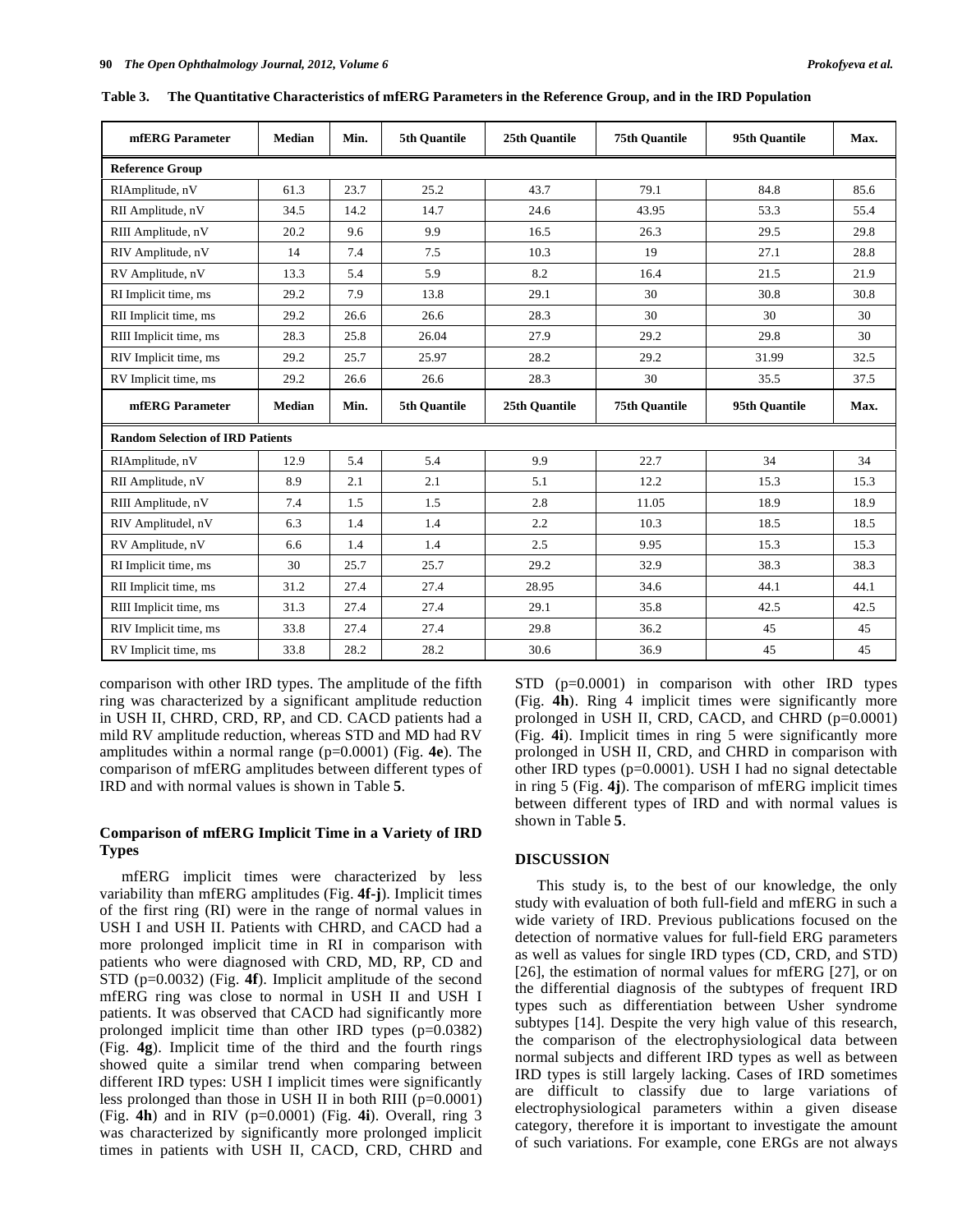| Parameter/<br><b>IRD</b> Type                    | USH II USH I              |                           | <b>STD</b>                       | RP                          | <b>MD</b>                    | CD                             | <b>CRD</b>                    | <b>CHRD</b>                                                                              | <b>CACD</b>                 | <b>BBD</b>                  | <b>Normal</b><br><b>Controls</b> | Kruskal-<br><b>Wallis-Test</b><br>(Chi <sup>2</sup> Test) |
|--------------------------------------------------|---------------------------|---------------------------|----------------------------------|-----------------------------|------------------------------|--------------------------------|-------------------------------|------------------------------------------------------------------------------------------|-----------------------------|-----------------------------|----------------------------------|-----------------------------------------------------------|
| Rod b-wave<br>amplitude,<br>$\mu$ V              | nd                        | nd                        | 124.67<br>(15.88;<br>189.9)      | 109.37<br>(19.24;<br>199.5) | 166.295<br>(92.8; 300)       | 208.41<br>(128.8;<br>273.2)    | 79.92<br>(15.88;<br>$130.2$ ) | 46.155<br>(25.95;<br>66.36)                                                              | 100.67<br>(81.22;<br>115.7) | nd                          | 292.93<br>(163.667;<br>435.602)  | $p=0.0001*$                                               |
| Rod b-wave<br>implicit<br>time, ms               | nd                        | nd                        | 98<br>(67.2;<br>131.5)           | 101.25<br>(88;<br>114.5)    | 103.5<br>(19; 121)           | 60.8<br>(17; 94)               | 104.75<br>(76; 111)           | 65.5(65;<br>66)                                                                          | 91.9<br>(62; 106.5)         | nd                          | 84<br>(58.1; 97.1)               | $p=0.0097*$                                               |
| Maximum a-<br>wave<br>amplitude,<br>$\mu$ V      | nd                        | nd                        | 200.445<br>(64.82;<br>370.7)     | 81.155<br>(8.469;<br>254.8) | 206.9<br>(199.95;<br>236.8)  | 137.75<br>(38.529;<br>220.729) | 63.44<br>(25.33;<br>193.5)    | 47.61<br>132.15<br>33.14<br>(53.34;<br>(27.22;<br>(21.84;<br>73.51)<br>174.68)<br>39.06) |                             | 227.07<br>(106.6)<br>322.2) | $p=0.0001*$                      |                                                           |
| Maximum a-<br>wave<br>implicit<br>time, ms       | nd                        | nd                        | 16.5<br>(15; 23)                 | 16.3<br>(12; 24)            | 16.3<br>(15.5; 17)           | 17.75<br>(15; 23.5)            | 23.5<br>(15.5;<br>24.5)       | 21<br>(16; 25)                                                                           | 18 (17;<br>19.5)            | 2.4(2.4;<br>2.6)            | 16<br>(15.5; 17)                 | $p=0.004*$                                                |
| Maximum b-<br>wave<br>amplitude,<br>$\mu$ V      | nd                        | nd                        | 352.05<br>(97.9;<br>763.3)       | 177.42<br>(21.78;<br>467.6  | 416.5<br>(292;<br>531.71)    | 292.4<br>(35.915;<br>412.361)  | 131.96<br>(14.32;<br>271.678) | 90.08<br>(27.58;<br>108.9                                                                | 288.575<br>(140.3;<br>369)  | 55.32<br>(16.4;<br>94.2)    | 415.185<br>(277.15;<br>640.05)   | $p=0.0001*$                                               |
| Maximum b-<br>wave<br>implicit<br>time, ms       | nd                        | nd                        | 48<br>(34.4; 63)                 | 55.5 (51;<br>84)            | 49 (41.6;<br>53.5)           | 50.5 (35.32;<br>59.95)         | 48<br>(37.6;<br>78.5)         | 56<br>(40; 61)                                                                           | 42.7<br>(40; 59)            | 56.5<br>(46.4;<br>66.6)     | 46<br>(42.25;<br>55.75)          | $p=0.2221$                                                |
| <b>OP</b><br>amplitude,<br>$\mu$ V               | nd                        | nd                        | 42.53<br>(7.99;<br>109)          | 13.64<br>(6.48;<br>40.62)   | 40.6<br>(28.03; 80)          | 41.6<br>(37.6; 59)             | 17.315<br>(11.43;<br>40.13)   | 6<br>(3.716;<br>16.52)                                                                   | 34.54<br>(33.95;<br>35.41)  | nd                          | 78.83<br>(65.59;<br>95.06)       | $p=0.0001*$                                               |
| OP implicit<br>time, ms                          | nd                        | nd                        | 23.6<br>(22.4;<br>29.2)          | 24 (23.5;<br>28.8)          | 24.4 (23;<br>(24.8)          | 24.5<br>(23.6; 25.5)           | 25.4 (23.2;<br>32)            | 25.5<br>(24.8; 29)                                                                       | 25.6 (24.8;<br>27.5)        | nd                          | 23.6<br>(22.5; 24.7)             | $p=0.0012*$                                               |
| Photopic a-<br>wave<br>amplitude,<br>$\mu V$     | nd                        | nd                        | 25.27<br>(8.623;<br>79.37)       | 21.53<br>(2.618;<br>41.56)  | 41.24<br>(25.53;<br>104.8    | 22.455<br>(4.058;<br>63.68)    | 10.355<br>(0.4;<br>21.35)     | 12.442<br>(4.771;<br>27.49)                                                              | 11.35<br>(10.06;<br>12.64)  | nd                          | 39.18<br>(15.81;<br>61.45)       | $p=0.0001*$                                               |
| Photopic a-<br>wave<br>implicit<br>time, ms      | nd                        | nd                        | 15.5<br>(14.5;<br>30.4)          | 17<br>(15;<br>70.44)        | 15.5<br>(15; 30.5)           | 16(15;<br>18.41)               | 19.75<br>(15; 31.5)           | 12.442<br>(4.771;<br>27.49)                                                              | 15.75(15)<br>16.5)          | 19.74<br>(10;<br>46.94)     | 14<br>(12.25; 16)                | $p=0.0001*$                                               |
| Photopic b-<br>wave<br>amplitude,<br>$\mu$ V     | nd                        | 16.09<br>(13.23;<br>26.16 | 110.645<br>(12.829;<br>225.8605) | 24.39<br>(6.1;<br>172.7)    | 147.36<br>(110.4;<br>214.55) | 66.435<br>(6.43;<br>141.4)     | 30.59<br>(7.587;<br>68.97)    | 19.82<br>(2.771;<br>58.12)                                                               | 97.1 (45.14;<br>137.89)     | 19.74<br>(10;<br>46.94)     | 171.13<br>(79.41;<br>271.38)     | $p=0.0001*$                                               |
| Photopic b-<br>wave<br>implicit tim,<br>$\rm ms$ | nd                        | 33.6<br>(31.2;<br>37.2)   | 31.2<br>(27.1;<br>41.33)         | 38.4 (29;<br>59)            | 30.5<br>(26.2;<br>59.4)      | 32.75 (29.4;<br>42.58)         | 38<br>(17.85;<br>74.4)        | 35.4<br>(30; 43.9)                                                                       | 31 (30.6;<br>34.2)          | 48.8<br>(42.8;<br>49.8)     | 30<br>(28; 33)                   | $p=0.0001*$                                               |
| 30 Hz flicker<br>wave<br>amplitude,<br>$\mu$ V   | 44.47<br>(16.64;<br>72.3) | 6.93<br>(5.47;<br>8.45)   | 65.515<br>(24.88;<br>179.456)    | 10.82<br>(2.22;<br>103)     | 90.81<br>(57.48;<br>111.6    | 32.83 (4.54;<br>108.51)        | 22.19<br>(2.812;<br>67.5)     | 16.64<br>(3.12;<br>39.17)                                                                | 54.09<br>(25.45;<br>104.62  | 18.185<br>(9.12;<br>20)     | 101.41<br>(59.676;<br>136.958)   | $p=0.0001*$                                               |
| 30 Hz flicker<br>implicit<br>time, ms            | $32\,$<br>(30;<br>72.6)   | 62.4<br>(60;<br>62.4)     | 60.5<br>(47.4;<br>73.2)          | 68.9<br>(45; 78)            | 59.5<br>(58.2; 61)           | 64.5<br>(52.6; 75.9)           | 69<br>(60; 75)                | 71.4<br>(30.5;<br>75.5)                                                                  | 62.4<br>(61.8; 65)          | 75.9 (65;<br>76.8)          | 59<br>(48.3; 61.85)              | $p=0.0001*$                                               |

|  |  | Table 4. Comparison of Full-Field ERG Values Between Different Types of IRD and with Normal Values |
|--|--|----------------------------------------------------------------------------------------------------|
|  |  |                                                                                                    |

nd- not detectable; \*-indicates that the difference was found to be statistically significant;  $5<sup>th</sup>$  and  $95<sup>th</sup>$  quantiles are indicated in brackets; Kruskal-Wallis test (Chi<sup>2</sup>-test for more than 2 groups) was used for the comparison of IRD subgroups and with subjects with normal ophthalmological finding.

very robust in Stargardt cases, which are often hard to differentiate from cone dystrophy. Consequently, knowledge about such variations is valuable, especially as there are large variations depending on the stage of disease. Very seldom can a firm clinical diagnosis be based on a single electrophysiological parameter, therefore possible deviations of each of the parameters from their expectations is worthwhile to explore. Furthermore, there are no generally

accepted qualitative and quantitative criteria for the reduction in electrophysiological parameters, which are necessary for the assessment of disease severity and are required to better communicate of test results to patients.

 Van Lith established that qualitative descriptions or labels of ERG wave-forms are less desirable to use in a clinical practice than quantitative determinations [28]. He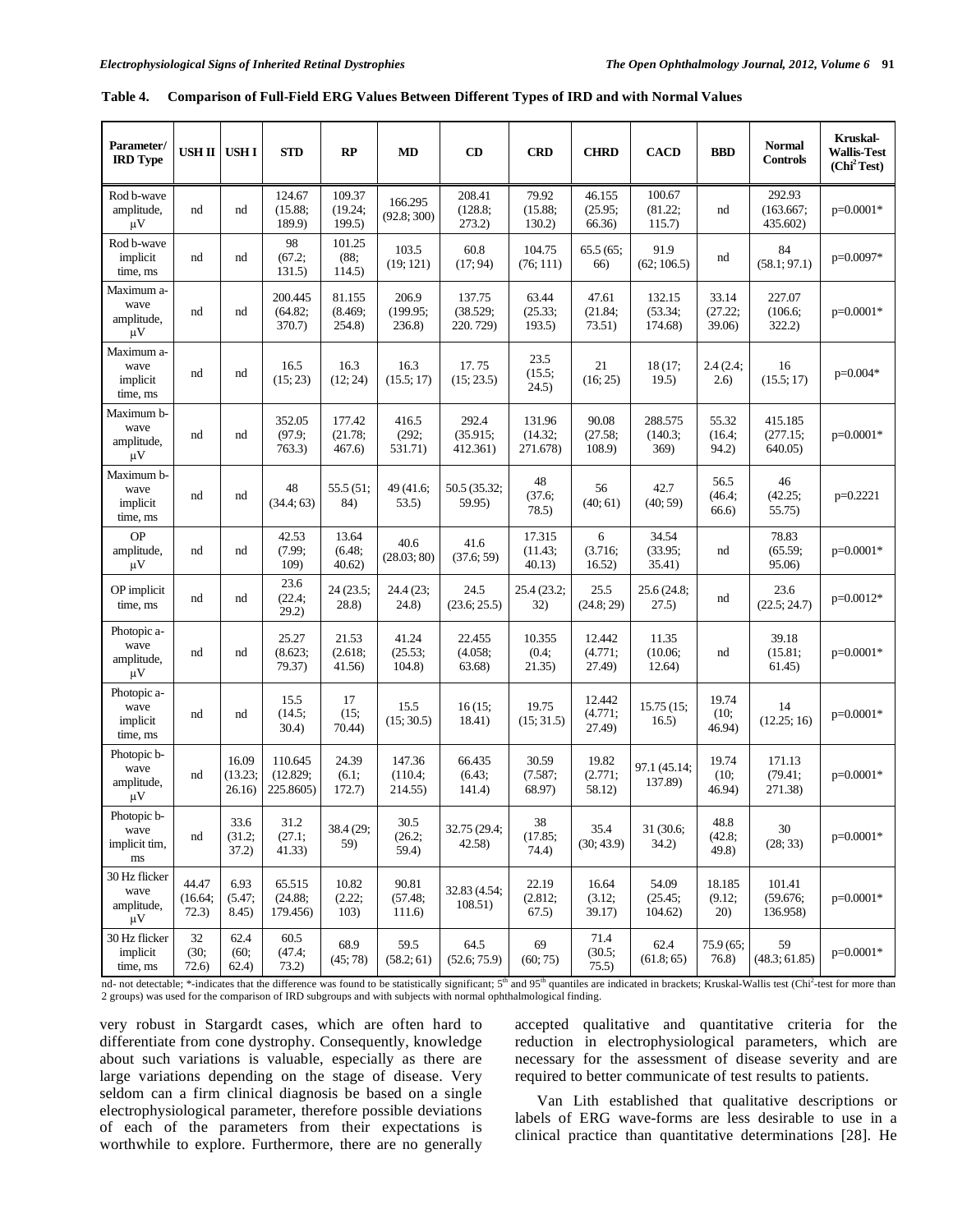





\*- patients with non-detectable full-field ERG

**Fig. (2).** Box-plots of full-field ERG amplitudes in a variety of IRD.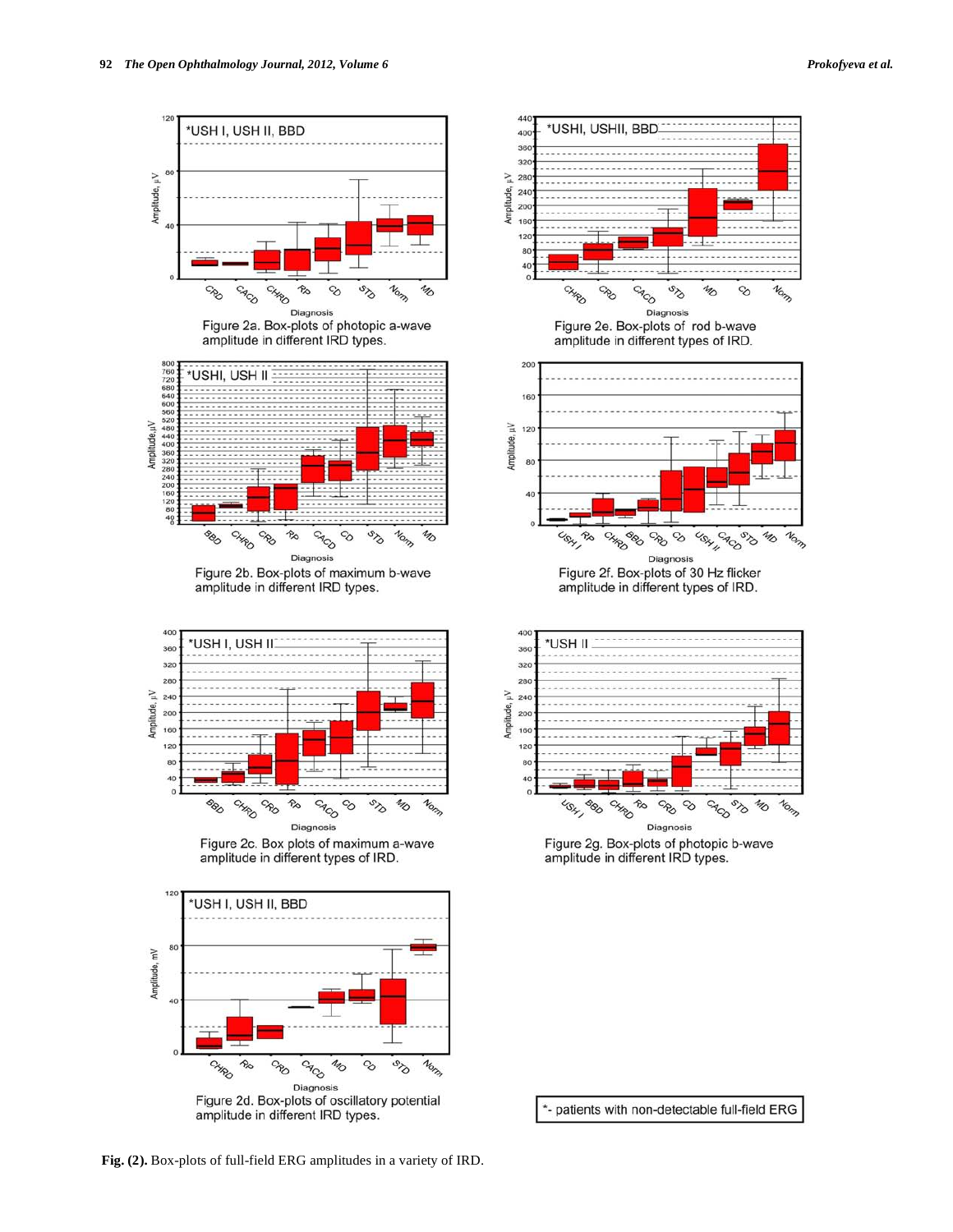

Figure 3a. Box-plots of photopic a-wave implicit time in different IRD types.



Figure 3b. Box-plots of maximum b-wave implicit time in different IRD types.



Figure 3c. Box-plots of maximum a-wave implicit time in different IRD types.



implicit time in different IRD types.





Figure 3f. Box-plots of 30 Hz flicker implicit time in different IRD types.



Figure 3g. Box-plots of photopic b-wave implicit time in different types of IRD.

\*- patients with non-detectable full-field ERG

**Fig. (3).** Box-plots of full-field ERG implicit times in a variety of IRD.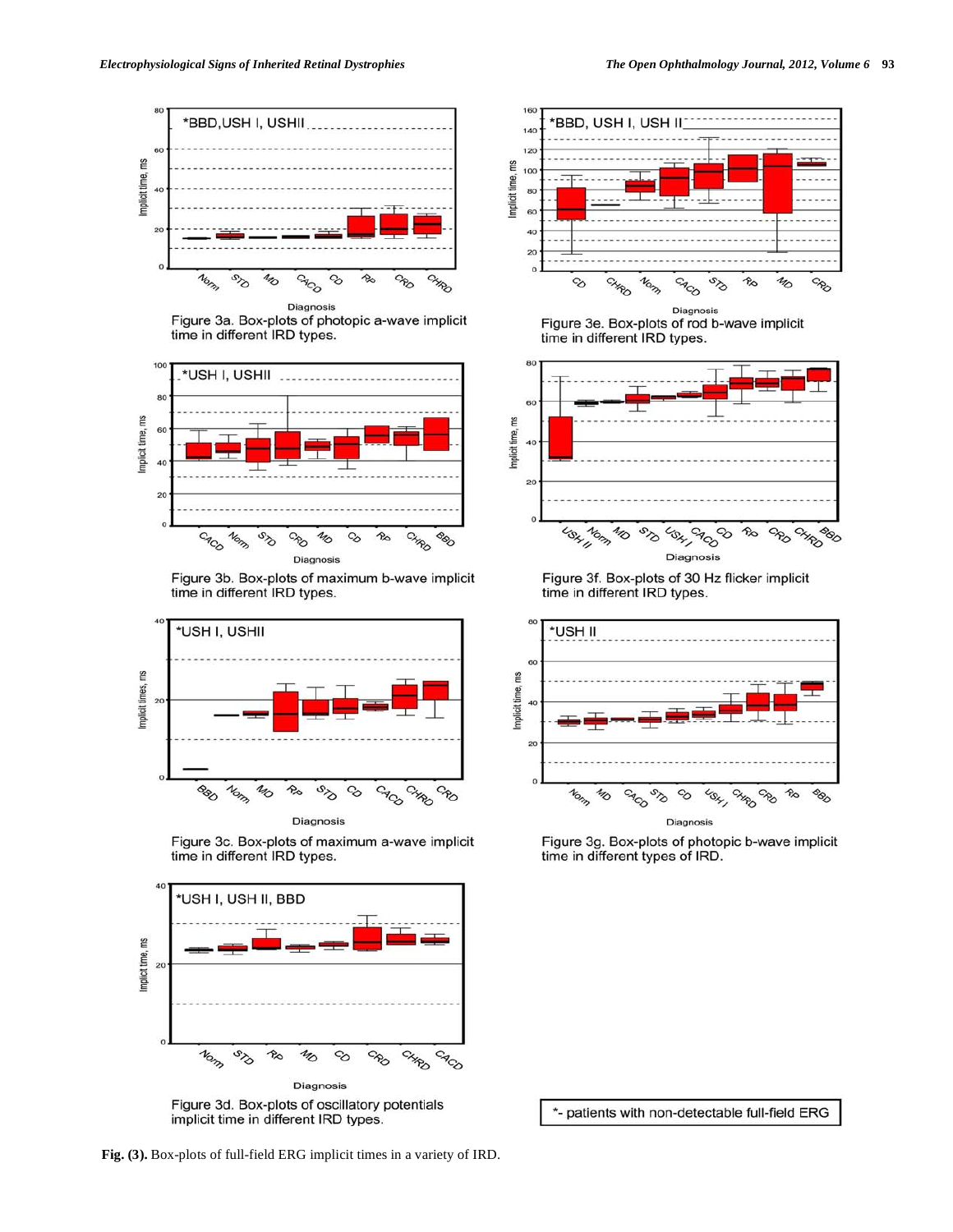proposed to determine the lower limit by obtaining a standard deviation value of 2 in reference to the mode, and then the reduction of amplitude was expressed in the percentage of the mode and the lower limit. Nevertheless, one could argue that standard deviation would not be most optimal to use in order to characterize non-normally distributed ERG data. Therefore in this study non-parametric statistics (median and quantiles) were used to describe the ERG data. In addition, Fishman and coauthors noted that describing an ERG result as solely "subnormal" is inexact and in need of quantitative documentation [29]. Despite this fact, such qualitative descriptions are still quite often used to describe ERG data along with quantitative data. Therefore in this study we formulated the approach of using both quantitative and qualitative characteristics for full-field and mfERGs data. Indeed, the interrelated use of qualitative and quantitative measures will assist in the comparison of electrophysiological data between disease groups and will increase the efficacy of communication with the patient. Moreover, quantitative and qualitative characteristics of ERG values can be further applied to the creation of software that will allow the automatic classification of the recording into a specific disease and degree of severity.

 As a result of this study we were able to estimate the normal parameters of full-field and mfERG, which were used as a reference for the current study and could be potentially helpful in future studies. We also calculated the median and 25-75 and 5-95 quantiles for the random sample of IRD population, which enabled us to define the criteria for qualitative assessment of full-field and mfERGs. Importantly, as a result of this study we calculated the median and 5-95 quantiles of each full-field ERG and mfERG parameter for each IRD type. Furthermore, medians of the identical parameters of full-field and mfERGs were compared between IRD types using a Kruskal-Wallis test. Observed differences can be used as guidelines for differential diagnosis of IRD. The qualitative characteristics of full-field and mfERG amplitudes were considered as moderately reduced if the amplitudes ranged from the maximum of IRD population values to the  $25<sup>th</sup>$  quantile of the IRD population, and severely reduced if amplitudes were lower than the  $25<sup>th</sup>$  quantile and higher than the minimum amplitude of the IRD population. Implicit times that were higher than maximal normal values and lower than the  $75<sup>th</sup>$ quantile of IRD population values were characterized as moderately prolonged. Implicit times exceeding the 75<sup>th</sup> quantile and equal or exceeding the maximal implicit time values of IRD population median were categorized as severely prolonged.

 We observed that patients with RP, despite their predominant affection of the rod system, also often had substantially decreased amplitudes and prolonged implicit times in photopic ERG. On the other hand CRD, besides the decrease of photopic amplitudes, were characterized by decreased scotopic amplitudes as well as prolonged implicit times. Similar findings were described by Fishman *et al*. [30] and can be interpreted in CRD as a sign of the beginning of cone involvement in the first stage and rod involvement in the second stage. Furthermore, our study also showed that USH I has significantly less prolonged mfERG implicit times than USH II, which corresponds to previous findings

[14]. Interestingly, the described differences were mostly observed in peripheral mfERG rings, whereas in central rings these differences were not as obvious. MD was represented by a normal full-field ERG, which differentiates it from other IRD and conforms to the results of other studies [31]. The majority of patients with STD had scotopic and photopic full-field ERG within a normal range with moderately reduced amplitudes and moderately prolonged implicit times, which corresponds to previous findings [32]. CACD was characterized by normal or moderately reduced amplitudes and normal or moderately prolonged implicit time in both scotopic and photopic conditions, which corresponds to previous findings [33,34].

 This study has some limitations. The analysis was limited to the information obtained during the patients' first visit to the eye hospital. The study had a retrospective crosssectional design, which increases the chance of selection bias. Random selection of patients was used in order to avoid this possibility. Nevertheless, the study was done on a sufficiently large sample size of a wide variety of rare IRD. Patients with different IRD types were not significantly different in respect to the disease duration, which rules out a potentially significant confounding factor and justifies the comparison between patients in this sample. The results of the study are representative of the IRD population in the south-west of Germany, from where the majority of patients came, but the comparatively small sample size of patients from other regions of Germany indicates that results of this study may not be generalizable to the IRD population in Germany as a whole. The data was obtained by senior research ophthalmologists using an elaborated standardized approach, which complies with clinical guidelines and ISCEV standard protocols. Therefore the results of the study can be considered reliable.

 Overall, this study lead to the estimation of quantitative mf and full-field ERG criteria for normal subjects and a variety of IRD, which enables us to detect the presence of IRD and to differentiate between different IRD types. Furthermore, it resulted in the formulation of qualitative criteria that will help to estimate the severity IRD. These criteria will be of high value for the estimation of prognosis as well as for planning rehabilitation and/or treatment measures. It is often very difficult to differentiate between various types of IRD, especially in later stages of the disease. The interrelated use of qualitative and quantitative measures can provide crucial help when comparing electrophysiological data between disease groups and will thereby increase the efficacy of communication with the patient. Moreover, quantitative and qualitative characteristics of ERG values can be further applied to the creation of software that will help with diagnosing specific disease type and degree of severity. This appears particularly important for providing guidelines for non-specialized ophthalmologists, as expert ophthalmologists specialized in such a wide range of IRD are in short supply.

 We propose an algorithm where the results of full-field and mf ERG are compared against normal measures and measures of the IRD population in order to identify the presence of any IRD. Subsequently, each amplitude and implicit time can be compared to corresponding parameters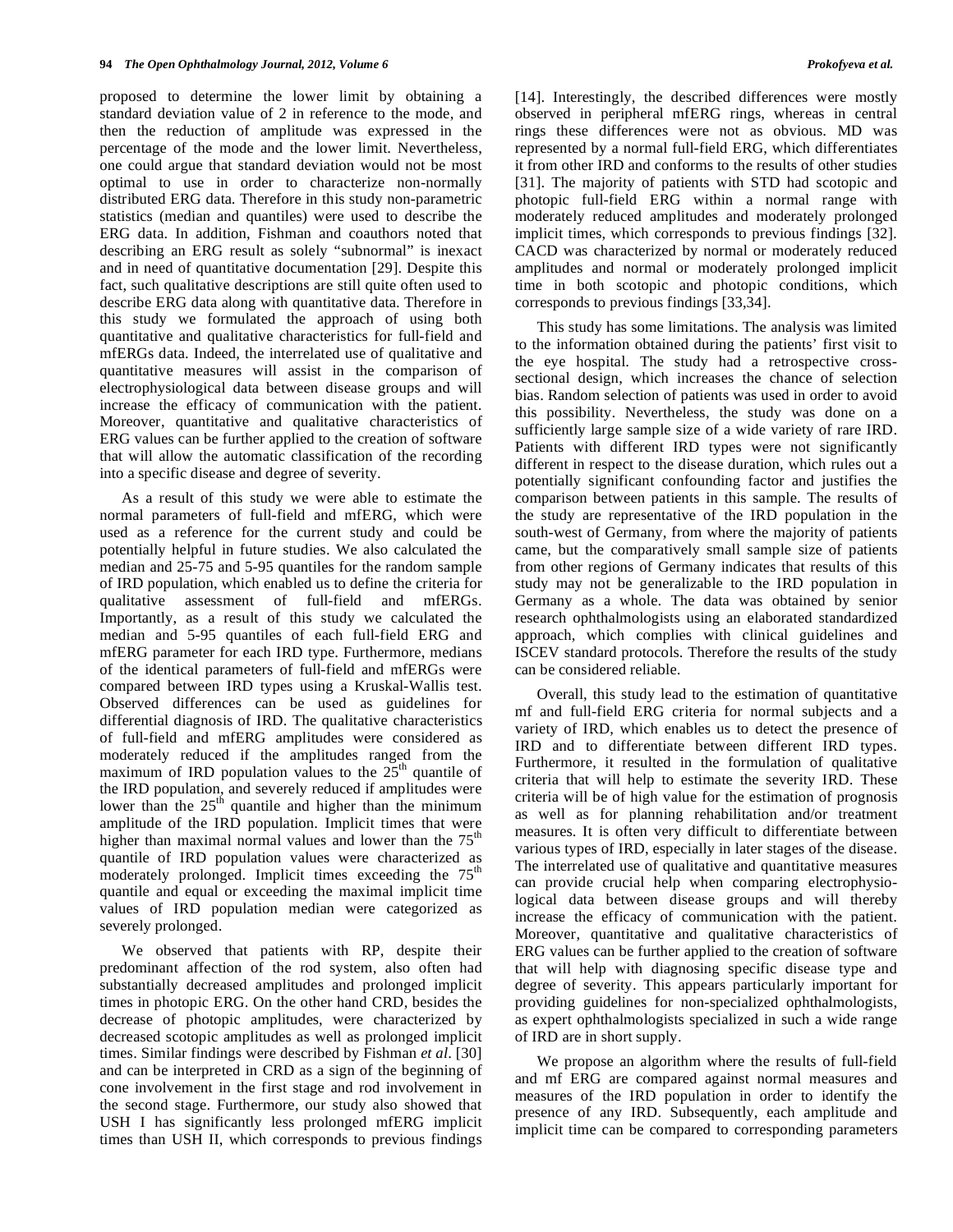



















Figure 4g. Box-plots of RII implicit time of mfERG in different IRD types.



Figure 4h. Box-plots of RIII implicit time of mfERG in different IRD types.



Figure 4i. Box-plots of RIV implicit time of mfERG in different IRD types.

**Fig. (4).** Box-plots of mfERG amplitudes and implicit times in a variety of IRD.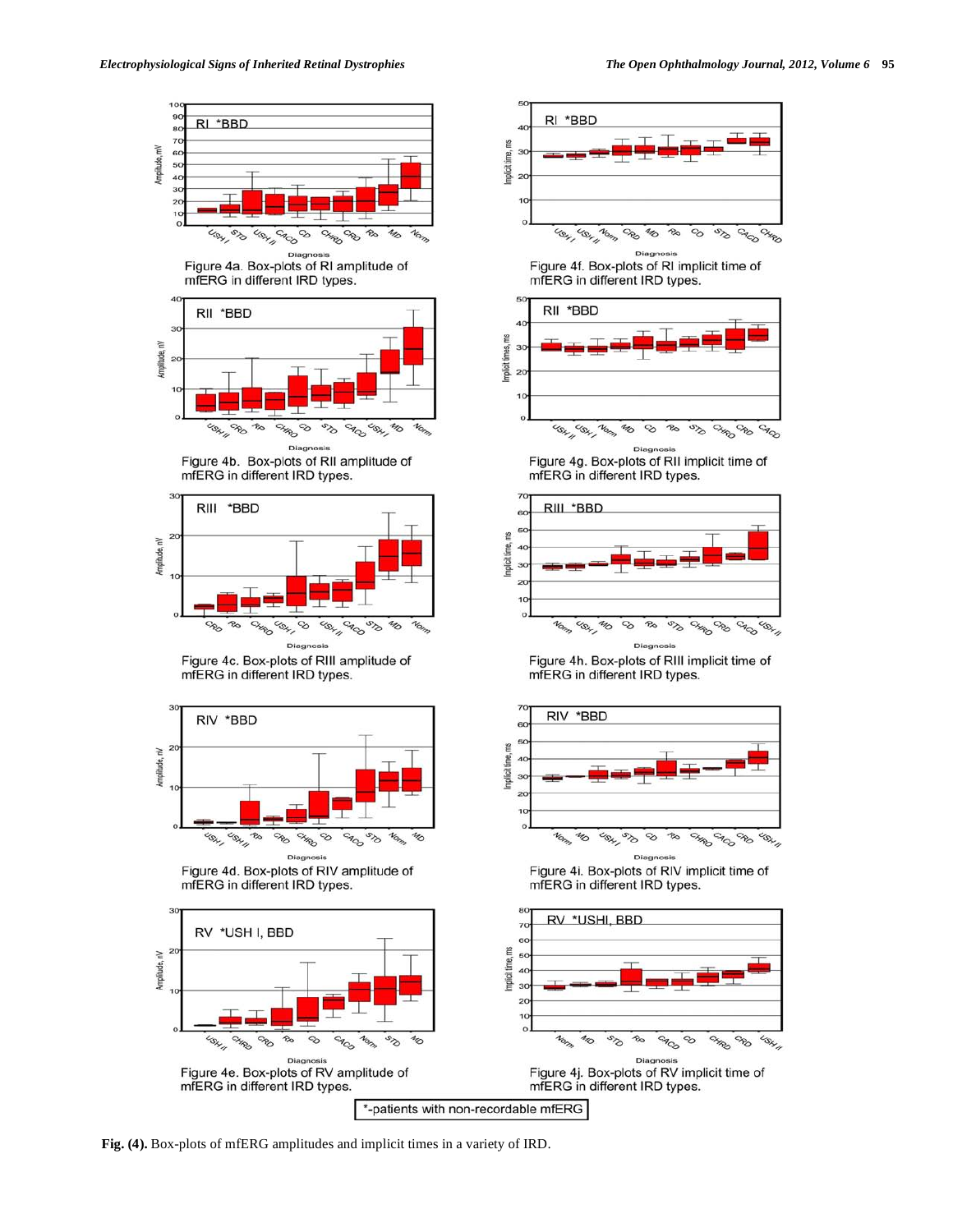| Parameters/<br><b>IRD Types</b>  | <b>USH II</b>           | <b>USHI</b>          | <b>STD</b>                | RP                      | <b>MD</b>               | CD                      | <b>CRD</b>               | <b>CHRD</b>              | <b>CACD</b>              | <b>BBD</b> | <b>Normal</b><br><b>Controls</b> | <b>Kruskal-</b><br><b>Wallis</b><br>-Test<br>(Chi <sup>2</sup> Test) |
|----------------------------------|-------------------------|----------------------|---------------------------|-------------------------|-------------------------|-------------------------|--------------------------|--------------------------|--------------------------|------------|----------------------------------|----------------------------------------------------------------------|
| RI Amplitude,<br>nV              | 12.9<br>(7:43.9)        | 12.55<br>(10.8:14.3) | 12.65<br>(7.2:38.1)       | 20.3<br>(5.5;<br>39.5)  | 27.4<br>(12.5:63)       | 16.9<br>(6.9;<br>33.5)  | 20.2<br>(3.7;28.1)       | 17.7<br>(4.8)<br>45.8    | 15.4<br>(8.6;<br>30.9    | nd         | 61.3<br>(25.17; 84.<br>82)       | p=0.0001*                                                            |
| RII<br>Amplitude,<br>nV          | 4.4<br>(2.3;10.1)       | 9.1<br>(6.6; 21.4)   | 7.8<br>(3.9; 25.5)        | 6<br>(2.3;<br>21.6)     | 15.4<br>(5.5;<br>39.4)  | 7.4<br>(1.9;<br>17.3)   | 5.35<br>(1.6; 15.4)      | 6.4<br>(1.1;<br>21.6)    | 9.1<br>(6.6)<br>39.4)    | nd         | 23.25<br>(11.2;<br>36.07)        | $p=0.0001*$                                                          |
| RIII<br>Amplitude,<br>nV         | 6.1<br>(2.3;10.1)       | 4.5<br>(2.3:5.7)     | 8.4<br>(3.1; 23.7)        | 2.85<br>(0.7;<br>15.4)  | 14.8<br>(9.1;<br>25.6)  | 5.7<br>(1.2;<br>18.5)   | 2.4(0.1;<br>12.8)        | 2.9<br>(0.8;<br>10.6     | 6.45<br>(2.2; 9.2)       | nd         | 15.65<br>(8.3; 22.4)             | p=0.0001*                                                            |
| <b>RIV</b><br>Amplitude,<br>nV   | 1.4<br>(1.1;1.5)        | 1.4<br>(0.9; 2)      | 8.95<br>(2.6; 22.8)       | 2.1<br>(0.4;<br>10.7)   | 11.7<br>(8.1;19.3)      | 2.95<br>(1.1;<br>18.3)  | 2.15<br>(0.9;11.8)       | 2.6<br>(1.2; 5.7)        | 6.85<br>(2.5;7.6)        | nd         | 11.65<br>(5.3;16.3)              | p=0.0001*                                                            |
| <b>RV</b><br>Amplitude,<br>nV    | 1.4<br>(1.3;1.6)        | nd                   | 10.5<br>(4.7; 14.03)      | 2.4<br>(0.5;10.8)       | 12.1<br>(7.4;18.8)      | 3.3<br>(1.3; 9.2)       | 2.1<br>(1.5;11.4)        | 2.1<br>(0.9;<br>10.15)   | 7.65<br>(3.4; 9.2)       | nd         | 10.35<br>(4.7;<br>14.03          | p=0.0001*                                                            |
| RI Implicit<br>time, ms          | 28.3<br>(26.6;<br>29.9) | 27.5<br>(27.4; 29.2) | 31.5<br>(24.9; 40)        | 30.8<br>(20.8;<br>36.7) | 30<br>(26.7;<br>35.8    | 31.25<br>(25.8; 40)     | 30(25.7)<br>35)          | 33.75<br>(28.3;<br>42.3) | 33.3<br>(33.2)<br>37.5)  | nd         | 29.2<br>(25.8;<br>34.16          | p=0.0032*                                                            |
| <b>RII</b> Implicit<br>time, ms  | 29.1<br>(28.3;<br>33.2) | 29.2<br>(26.6; 31.6) | 30.8<br>(28.2; 44.1)      | 30.7<br>(19.2;<br>37.5) | 30<br>(15.4;<br>33.3)   | 30.7<br>(25; 44.1)      | 32.9<br>(27.4.<br>41.1)  | 32.85<br>(24.2; 44)      | 34.55<br>(32.4;<br>39.1) | nd         | 29.2<br>(26.7;<br>39.2)          | p=0.0382*                                                            |
| <b>RIII</b> Implicit<br>time, ms | 39.1<br>(32.5;<br>52.5) | 29.1<br>(26.6; 30.8) | 29.95<br>(28.2;<br>47.08) | 30.8<br>(27.5;<br>41.5) | 29.2<br>(11.4;<br>31.7) | 32.4<br>(25; 40.8)      | 35.3 (0.8;<br>63.2)      | 32.85<br>(28.3;<br>37.4) | 34.55<br>(32.4;<br>36.7) | nd         | 28.75<br>(26.7;<br>32.41)        | $p=0.0001*$                                                          |
| <b>RIV</b> Implicit<br>time, ms  | 40.8<br>(33.3)<br>48.3) | 30<br>(26.6; 35.8)   | 30.4<br>(28.2;<br>46.72)  | 32.1<br>(28.3; 44)      | 30<br>(9.1;<br>31.7)    | 32.1<br>(28.3; 44)      | 37.45<br>(30; 60.7)      | 32.85<br>(28.3;<br>36.7) | 34.55<br>(33.2; 35)      | nd         | 28.3<br>(25.8;<br>32.4)          | $p=0.0001*$                                                          |
| RV Implicit<br>time, ms          | 40.8<br>(37.7;<br>48.3) | nd                   | 30.35<br>(29.1;<br>43.85  | 32.9<br>(26.7;<br>46.6) | 30<br>(8.5; 33.2)       | 32.9<br>(26.7;<br>46.6) | 37.45<br>(30.8;<br>69.1) | 35.8<br>(29.9;<br>41.6   | 32.9<br>(28.2;<br>34.2)  | nd         | 28.3<br>(26.7;<br>33:2)          | p=0.0001*                                                            |

**Table 5. Comparison of mfERG Values Between Different Types of IRD and Normal Values** 

nd- not detectable; \*-indicates that the difference was found to be statistically significant;  $5<sup>th</sup>$  and  $95<sup>th</sup>$  quantiles are indicated in parentheses; Kruskal-Wallis test (Chi<sup>2</sup>-test for more than 2 groups) was used for the comparison of IRD subgroups and subjects with normal ophthalmological finding.

in each of the IRD diagnoses, and the range of most probable diagnosis will be identified. Qualitative characteristics will be used to characterize parameters as normal, moderately reduced, severely reduced or not detectable in the case of amplitude, and normal, moderately prolonged, severally prolonged in the case of implicit time. This semiautomatic algorithm will help to communicate results to patients and other medical specialists and will make diagnosis of IRD more time efficient.

#### **CONCLUSIONS**

 We conclude that a combined approach to the early identification and differential diagnosis of IRD is most appropriate when dealing with IRD patients. Despite the high importance of electrophysiological testing in the early differential diagnosis, it is obvious that the knowledge of the pattern of onset of the key diagnostic symptoms and signs is also important for clinicians and patients for early identification of IRD. In this study we discussed the main characteristics of specific electrophysiological signs for a variety of rare IRD that, along with knowledge of pattern of disease onset, will be very helpful for ophthalmologists,

general practitioners, and researchers dealing with IRD patients. This also can help to formulate strict inclusion criteria for IRD patients in future and ongoing clinical trials.

#### **CONFLICT OF INTEREST**

 The authors confirm that this article content has no conflicts of interest.

#### **ACKNOWLEDGEMENTS**

This research was undertaken at the Institute for Ophthalmic Research, Centre for Ophthalmology, University of Tuebingen, Germany. We would like to thank the team of senior resident ophthalmologists who examined the patients in the special clinic for IRD at the University Eye Hospital in Tuebingen. This study was supported by a stipend from the Tistou und Charlotte Kerstan Stiftung Vision 2000.

#### **REFERENCES**

[1] Stone EM. Progress toward effective treatments for human photoreceptor degenerations. Curr Opin Genet Dev 2009; 19: 283- 9.